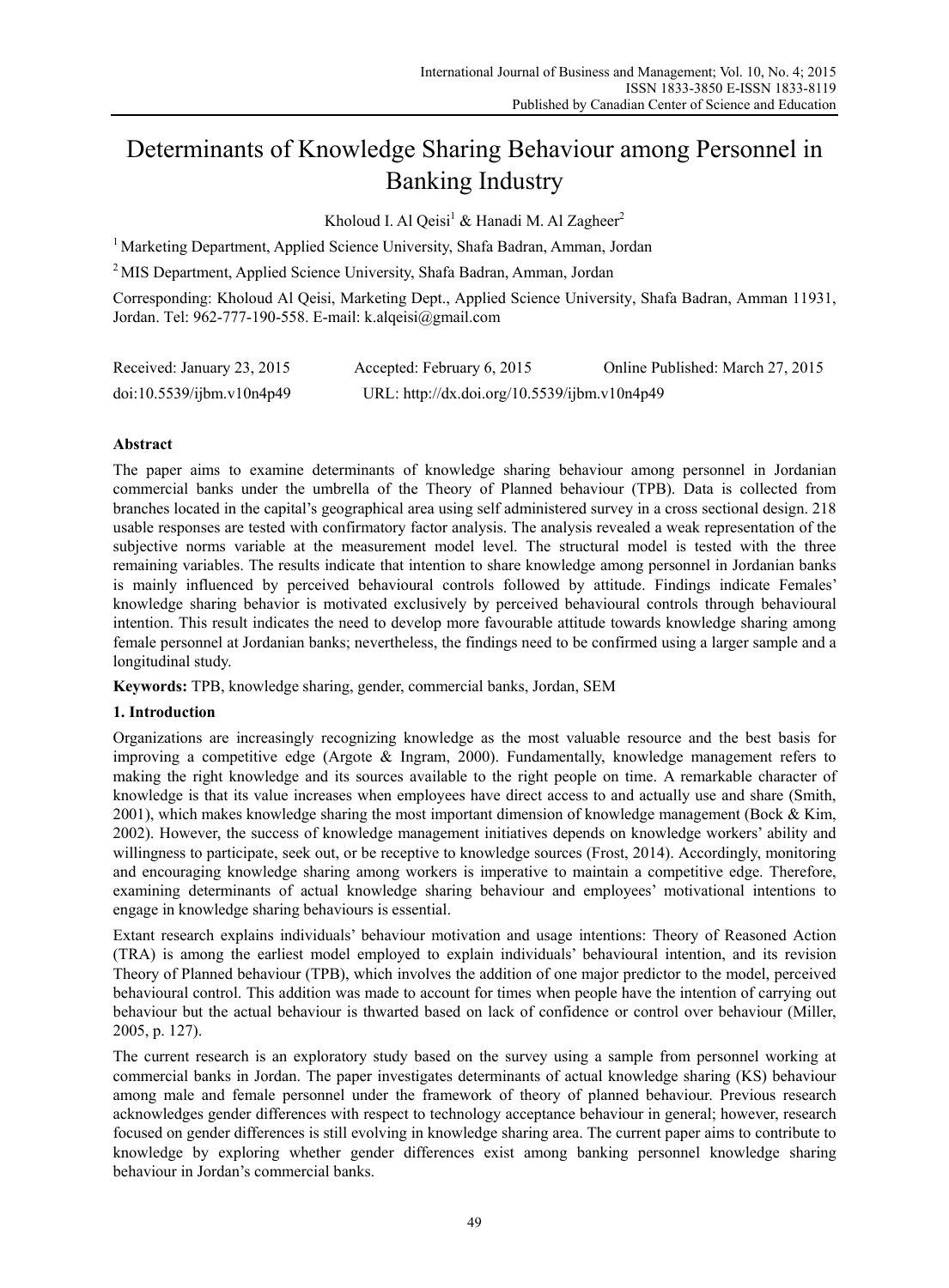#### **2. Theoretical Background**

#### *2.1 Reasoned Action/Planned Behaviour*

The Theory of Reasoned Action, TRA, as depicted in Figure 1 by (Ajzen & Fishben, 1980) posits that an individuals' voluntary behaviour is predicted by their attitude towards that behaviour and how they think other people would view them if they performed the behaviour. In other words, individuals' behavioural intentions are dependent on their attitude about the behaviour and subjective norms; however the two variables are not equal in predicting intentions; rather the outcome relies on the individuals and situations. Attitude towards an act or behaviour refers to the individual's positive or negative feelings about performing the behaviour, determined through an assessment of one's beliefs.



Figure 1. Theory of reasoned action

Source: Ajzen and Fishben (1980).

Subjective norm, on the other hand, is an individual's perception of whether people important to the individual think the behaviour should be performed. Intention is an indication of an individual's readiness to perform a given behaviour, and it is considered to be the immediate antecedent of behaviour.

Ajzen and Fishbein (1985) noted that the theory was limited by what they call correspondence. In order for the theory to predict specific behaviour, attitude and intention must agree on action, target, context, time frame and specificity (Sheppard, Hartwick, & Warshaw, 1988). A major limitation of the theory is the assumption that behaviour is under volitional control; namely, the theory only applies to behaviour that is consciously thought out beforehand. In order to overcome this limitation, Ajzen (1985) extended TRA into the Theory of Planned Behaviour (TPB) by incorporating the perceived behavioural control (PBC) variable to account for situations where an individual has less than complete control over the behaviour. PBC refers generally to individuals' expectations regarding the degree to which they are capable of performing a given behaviour and the extent to which they have the pre-requisite resources, internal or external (Ajzen, 2002). The TPB places the PBC within a more general framework of relations among attitude, intentions and behaviour and the added PBC variable is held to influence both intention and behaviour. Although Ajzen (2006) acknowledges major limitations of TPB, for instance, the model does not address actual controls over behaviour or the time frame between intent and behavioural action; the model applicability in explaining diverse behaviours has been indicated by literature (Sheppard et al., 1988; Armitage & Conner, 2001).

# *2.2 Knowledge Sharing and Individual Behaviour*

Knowledge is referred to by Webster dictionary as the human theoretical or practical understanding of a subject; acquired through study, observation, experience, or investigation (Wang, Hjelmervik, & Bremdal, 2001). Knowledge can be divided into two types: explicit and tacit. Data and information, which is encoded, stored and disseminated is referred to as the content component of knowledge, the explicit part. Tacit knowledge is the context component of knowledge referred to as the mind-set of individuals, which includes intuition, values and beliefs stemming from experience (Awad & Ghaziri, 2007). Knowledge sharing is also the provision of task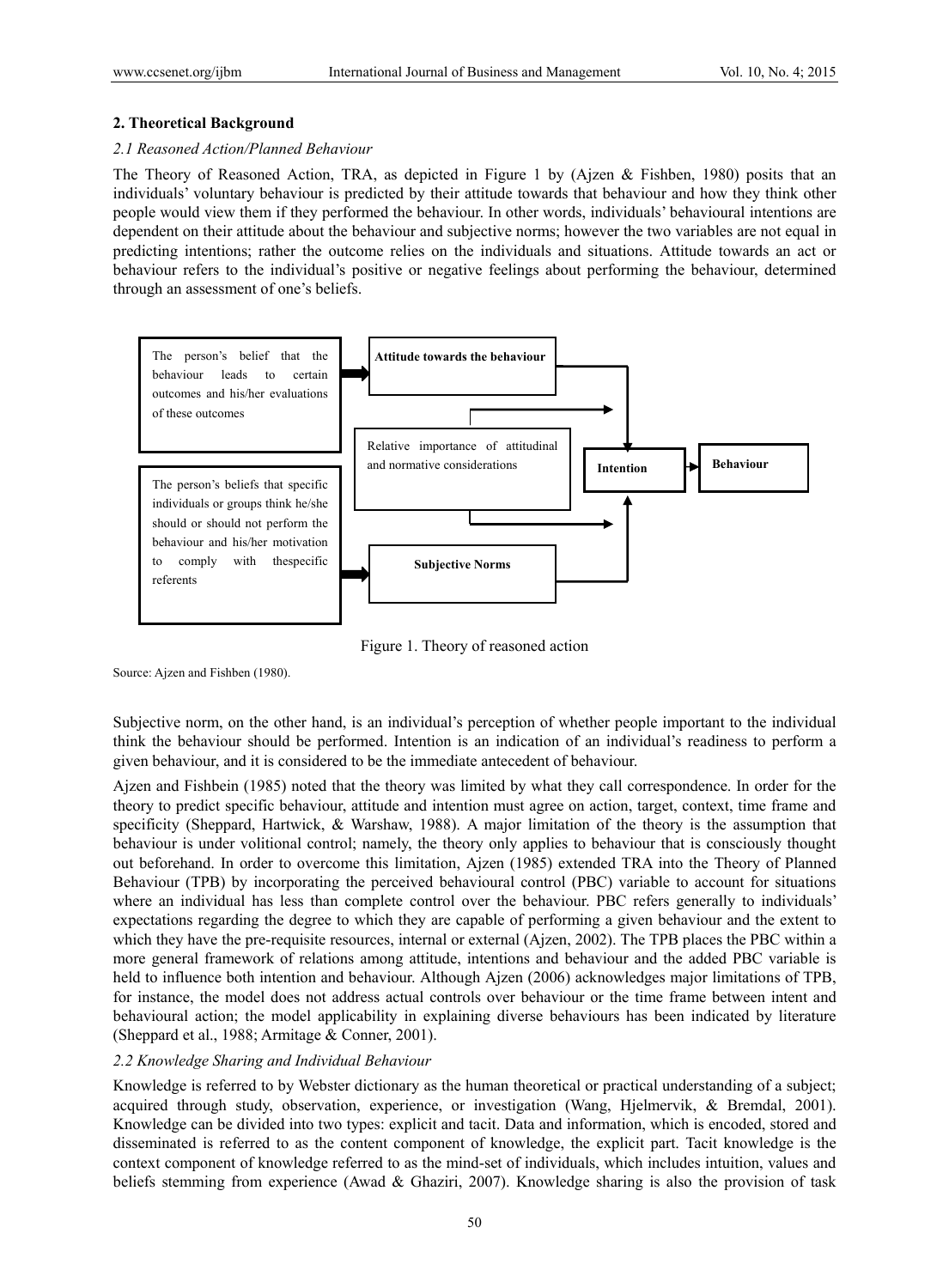information and know-how to help others and to collaborate with others to solve problems, develop ideas, or implement procedures or policies (Wang & Noe, 2010). In organizational context, knowledge sharing is define as the sharing behaviour of organizationally relevant experiences, important information, management beliefs, and contextualised practices among employees (Lin, 2007).

Literature reports knowledge sharing impediments within an organizational context at different levels: individual, team, unit and department (Wang & Noe, 2010). The current paper investigates knowledge sharing on the most basic level, the individual. In this context, knowledge sharing is defined as the process by which individual employees impart their expertises, insights, or understanding to other individual employees, who may acquire and use the knowledge to perform the tasks required. Alternatively, knowledge sharing is a process by which knowledge held by one individual is converted into a form that can be understood, absorbed and used by other individuals (Ahmadi, Daraei, & Kalam, 2012).

Knowledge sharing is influenced by the complex social context or interpersonal relations within organizations (Cross, Parker, & Borgatti, 2002). However, due to the nature of knowledge (explicit and implicit) in addition to individuals' diverse abilities and motivation, knowledge sharing is not necessary an impulsive behaviour (Kelloway & Barling, 2000). Organizational context, interpersonal characteristics, cultural characteristics, and individual characteristics (Wang & Noe, 2010; Ipe, 2003) are among cited impediments to individuals knowledge sharing or hoarding behaviour. Previous research reports employees' attitude as an imperative factor in practicing knowledge sharing (Hislop, 2003). An attitude probably built on past experiences or formed in realizations of positive/ negative possible outcomes of sharing behaviour. For example, devolution of power and job security or fear of redundancy (Bender & Fish, 2000, Martensson, 2000, Miller, 2002): knowledge perceived as a source of power (Dunford, 2000; Grandori & Kogut, 2002; Goman, 2002) makes some individuals reluctant to share. Likewise, dependency and inferiority (Yang, 2008): employees fear looking less knowledgeable and dependent on others for knowledge, which leads to the feeling of inferiority in their social context. Rivalry and jealousy as well impedes knowledge sharing and leads to knowledge hoarding (Arora, 2002; Wah, 1999) and finally, being unaware of the value of someone's knowledge to others (Martensson, 2000; O'Dell & Grayson, 1998).

Literature on technology based knowledge management systems also reports gender behavioural dissimilarities. Females are less likely to use knowledge management systems and males use data mining function more often than females (Taylor, 2004). Sawng, Kim, and Han (2006) report females have greater participation in knowledge sharing than males. Females perceive allocating more time for tacit knowledge than males (Luethge & Byosiere, 2007). Female employees perceived knowledge sharing culture differently than their male counterparts: the more positive their perception of social interaction culture, the more likely they are to share knowledge (Connely & Kelloway, 2003).

# **3. Research Model and Hypotheses**

The proposed research model (Figure 2) is built upon the TPB model with adaptation to investigate determinants of knowledge sharing behaviour among personnel in Jordanian banks, namely attitude, subjective norms, and perceived behavioural controls. The proposed model is focused on behaviour within the organizational context.



Figure 2. Research model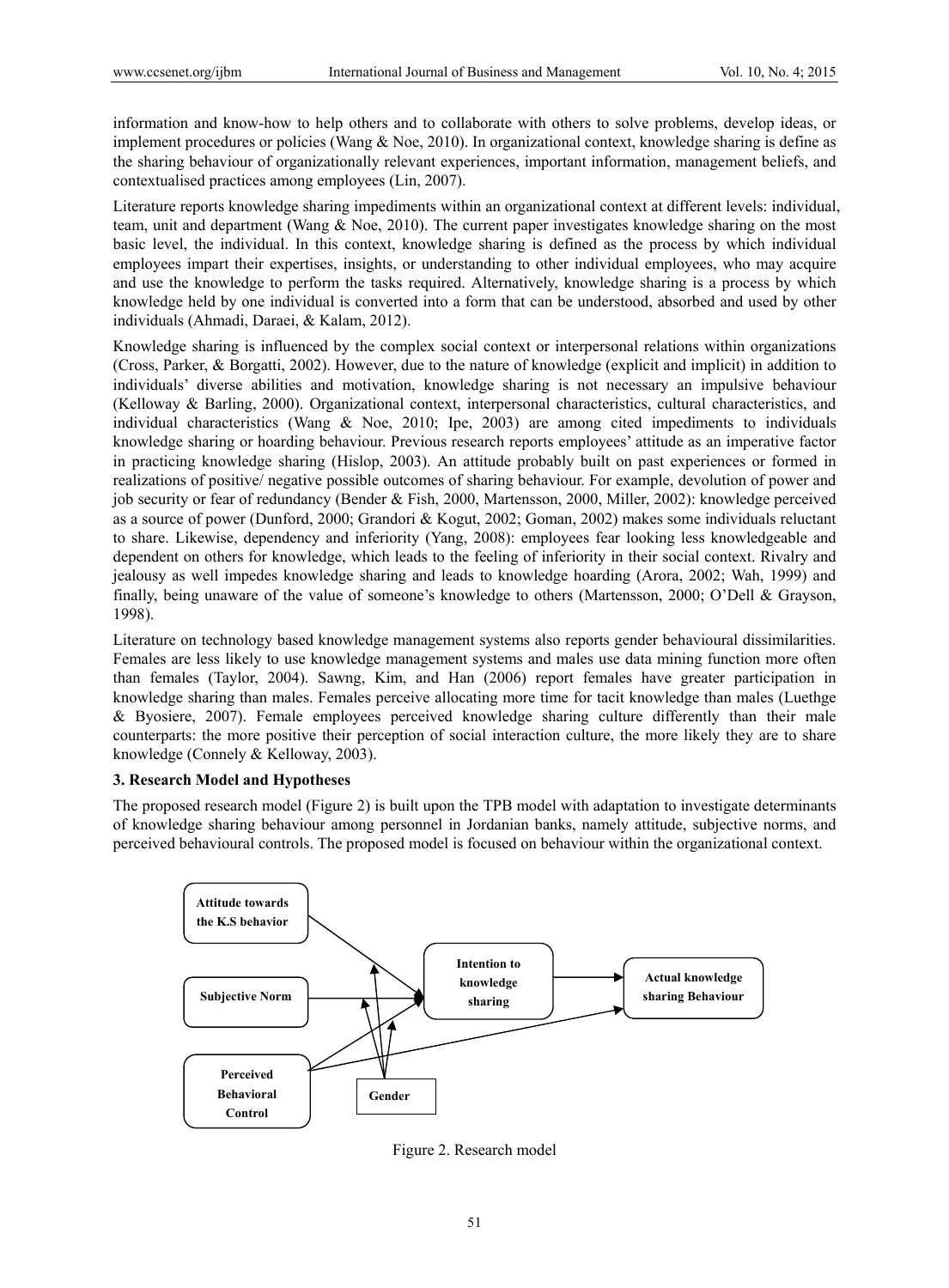#### *3.1 Attitude towards Knowledge Sharing*

Evidence from previous research on knowledge sharing under TRA and TPB umbrella relate attitude towards knowledge sharing directly and positively to knowledge sharing intention (Lin & Lee, 2004; Bock, Zmud, Kim, & Lee, 2005; Chatzoglou & Vraimaki, 2009; Alhalhouli, Hasan, & Der, 2014).

H1: Positive attitude towards knowledge sharing will positively impact intentions to share knowledge and, consequently, sharing behaviour

#### *3.2 Subjective Norms*

According to the TRA/TBP model, when an individual perceives that significant others endorse the knowledge sharing behaviour, the individual is more likely to intend to share knowledge. Previous research shows support to this impact (Lin & Lee, 2004; Chatzoglou & Vraimaki, 2009; Mahmood, Qureshi, & Shahbaz, 2011; Jeon, Kim, & Koh, 2011).

H2: Subjective norms will positively impact intentions to share knowledge and, consequently, sharing behaviour.

## *3.3 Perceived Behavioural Controls*

According to TPB, perceived behavioural controls enhance individuals' intentions because individuals tend to accomplish only the tasks that they believe they can perform successfully. Literature reports support to the perceived behavioural controls and knowledge sharing intention relationship (Lin & Lee, 2004; Alhalhouli et al., 2014).

H3: Perceived behavioural controls will positively impact intention to share knowledge.

Additionally, TPB reports perceived behavioural controls direct impact on behaviour.

H4: Perceived behavioural control will directly impact knowledge sharing behaviour.

#### *3.4 Gender and Knowledge Sharing*

Literature on knowledge management in general and knowledge sharing in particular has rarely tackled gender differences although gender differences in information systems have been documented. For example, Venkatesh and Morris (2000), Venkatesh, Morris, and Ackerman (2000), and Morris, Venkatesh, and Ackerman (2005) report gender differences with respect to decision making process. Females behavioural intentions were mostly motivated by attitude, social norms and perceived behavioural controls, whereas, males were only motivated by attitudinal beliefs. Accordingly, it is hypothesized:

H5: Gender will moderate the relationships among the TPB constructs.

More specifically:

H5.1: Attitude- behavioural intention will be stronger for males than females.

H5.2: Social norms–behavioural intention will be stronger for females than males.

H5.3: PBC–behavioural intention will be stronger for females than males.

#### **4. Methodology**

#### *4.1 Sampling and Data Collection*

Samples were extracted from ten (out of the thirteen Jordanian commercial banks) in the capital Amman and within branches at different locations in Amman's geographical area. The research instrument was written both in English and Arabic; multilingualism (English, Arabic) is a job requirement for bankers in Jordan. Translation was used for clarifying conceptual terminology. Prior to collecting data, the research instrument was tested using a sample of top level and technical level bankers to ensure clarity and understanding. The operational definition of the variables and scaling is based on Ajzen (2002) guidelines for structuring a TPB questionnaire and previous research (e.g., Bock & Kim, 2002; Lin & Lee, 2004; Chatzoglou & Vraimaki, 2009) adjusted to the technology under investigation, knowledge sharing (Appendix).

The sample size was determined based on the number of parameters in the research instrument multiplied by ten, which results in two hundred. With a return rate of 75% only 218 were usable after excluding the incomplete ones.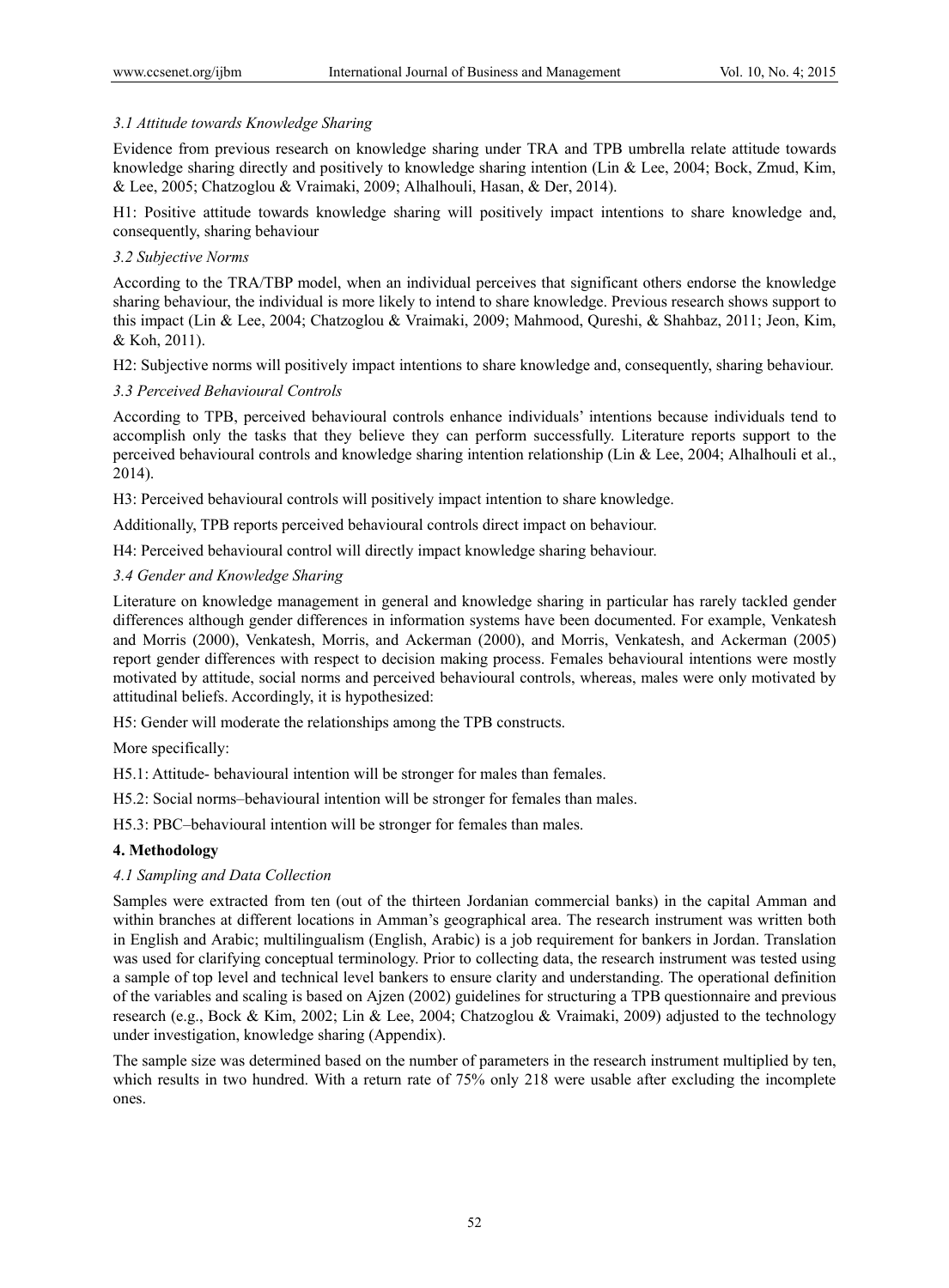| Demographics | Descriptions           | Frequency      | percentage | Cumulative percentage |
|--------------|------------------------|----------------|------------|-----------------------|
| Job Title    | Manager                | 40             | 18.3       | 18.3                  |
|              | Deputy manager         | 36             | 16.5       | 34.9                  |
|              | Department head        | 26             | 11.9       | 46.8                  |
|              | Deputy department head | 15             | 6.9        | 53.7                  |
|              | Clerk                  | 95             | 43.6       | 97.2                  |
|              | Others                 | 6              | 2.8        | 100.0                 |
| Education    | Doctorate              | $\overline{4}$ | 1.8        | 1.8                   |
|              | Masters                | 38             | 17.4       | 19.2                  |
|              | Higher Diploma         | 29             | 13.3       | 32.5                  |
|              | Bachelor               | 118            | 54.1       | 86.7                  |
|              | Diploma                | 28             | 12.8       | 99.5                  |
|              | High school and below  | 1              | .50        | 100.0                 |
| Experience   | $1 - 4$ yrs            | 66             | 30.3       | 30.3                  |
|              | $5-9$ yrs              | 85             | 39.0       | 69.3                  |
|              | 10 yrs and more        | 67             | 30.7       | 100.0                 |
| Gender       | Male                   | 140            | 64.2       | 64.2                  |
|              | Female                 | 78             | 35.8       | 100.0                 |

#### Table 1. Sample demographics

Table 1 illustrates the demographics of the sample: majority are experienced in the banking sector (70% enjoy 5 to more than 10 years experience and 30% have up to 4 years experience). The sample is educated as well (54% with a bachelor degree while 31% have a higher education degree). Females comprised 36% of the sample, while males predominated, with 65%. Finally, the sample consists of only 44% of non-managerial workers whereas the majority, 64% assume managerial roles.

## **5. Data Analysis**

Prior to conformity factor analysis, data was screened and treated for missing data using mean imputation since the rate was below 5%. Normality assessment using AMOS output indicated acceptable levels of univariate normality (kurtosis values < 7) and multivariate normality (critical value 4.217). The assessment of multivariate outliers using the mahalanobis distance (d-square) showed minimal evidence of serious multivariate outliers based on Byrne (2010, pp. 104-106) guidelines.

# *5.1 Measurement Model*

Three loading of subjective norms variable have loadings below the standard acceptable threshold (.5) of standard regression weights and squared multiple correlations which resulted in eliminating social norms from the model. Other parameters also were below the standard acceptable threshold and were eliminated. Figure (3) illustrates the measurement model after refinements.



Figure 3. Measurement model after refinement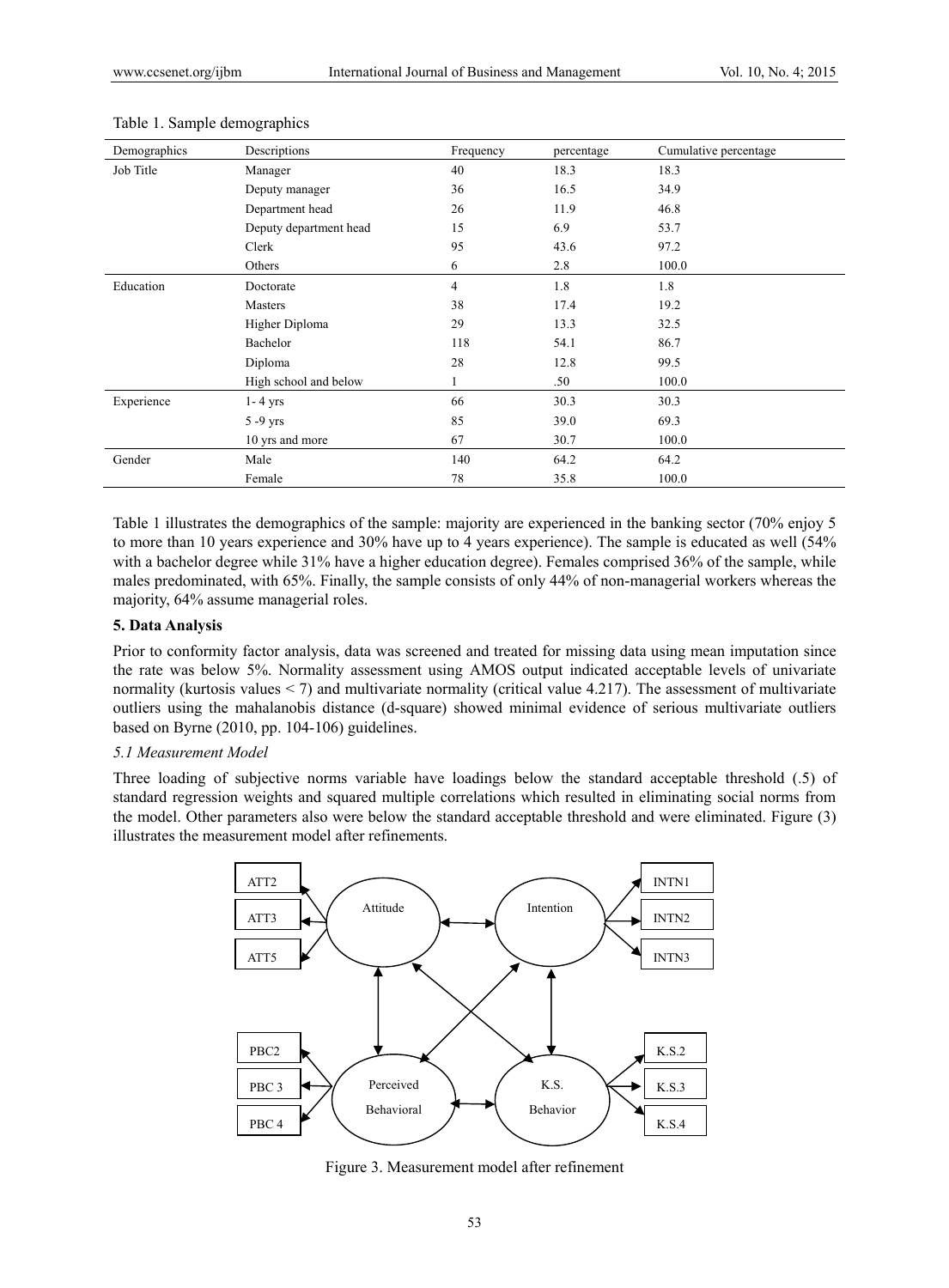The model fit indices are within acceptable ranges:  $\chi^2$  = 50.557, df = 48,  $\chi^2/df$  = 1.054 and p = 0.372, GFI = 0.963,  $CFI = 0.997$ , and RMSEA=  $0.016$  (Hair et al., 2014). Convergent validity measured by factor loadings showed items readings well above .7, variance extracted showed all items are above 0.5, the standard threshold (Byrne, 2010) and reliability readings are all above 0.6 (attitude = 0.718; perceived behavioural control =  $0.608$ ; behavioural intention =  $0.825$ ; knowledge sharing behaviour =  $0.802$ ). Discriminant validity tested using the average variance extracted (AVE) method (Table 2). The findings indicate acceptable discriminant validity (Hair, Black, Babin, & Anderson, 2006).

Table 2. Squared correlation matrix

|                               | Intentions | K.S. Behaviour | Attitude | Perceived behavioural Control |
|-------------------------------|------------|----------------|----------|-------------------------------|
| Intentions                    | .610       |                |          |                               |
| K.S. Behaviour                | .441       | .586           |          |                               |
| Attitude                      | .243       | .201           | .560     |                               |
| Perceived Behavioural Control | 328        | 254            | 179      | .582                          |

*Note.* Average variances extracted are on the diagonal. The values below the diagonal are the squared correlations between the constructs.

#### *5.2 Structural Model*

Running the confirmatory factor analysis showed acceptable model fit indices:  $\chi^2$  = 85.711, df = 50,  $\chi^2$ /df = 1.714,  $GFI = 0.941$ ,  $CFI = 0.965$ , and RMSEA= 0.057. With subjective norms elimination at the measurement model level, only two behavioural beliefs are tested, attitude and perceived behavioural controls. The structural paths regression weight output show all paths are significant, except for the path from perceived behavioural controls (PBC) and knowledge sharing behaviour (Table 3)

Table 3. Path estimations for hypothesised model

| Path                        | Estimate | Standard Error | Critical Ratio | P value |
|-----------------------------|----------|----------------|----------------|---------|
| Attitude-Intention          | .248     | .050           | 4.958          | ***     |
| PBC-Intention               | 345      | .065           | 5.329          | ***     |
| Intention $-K.S.$ behaviour | -586     | .096           | 6.082          | ***     |
| PBC- K.S. behaviour         | -134     | 072            | 1.869          | .062    |

*Note.* \*\*\* p < 0.001.

The standardised direct effect (Table 4) show that perceived behavioural controls impact on behaviour intention exceeds the impact of attitude on behavioural intention (.487 vs. .383). As well, perceived behavioural controls have a higher impact compared to attitude impact on knowledge sharing behaviour through intentions (.326 vs. 257).

#### Table 4. Standardised total effect

|                   | Attitude     | <b>PBC</b> | Intention | behaviour<br>n. |
|-------------------|--------------|------------|-----------|-----------------|
| Intention         | .383         | .487       | .000      | .000            |
| K.S.<br>behaviour | 257<br>ر ے . | .326       | .670      | .000            |

#### *5.3 Gender Moderating Effect*

Models for gender group files were first tested separately to examine structural model fit for each group. Results showed an adequate model fit indices for the males group:  $\chi^2$  = 53.287, df = 51,  $\chi^2$ /df = 1.045, GFI = 0.940, CFI = 0.996, and RMSEA= 0.018. All paths in the males structural model were significant. Females' model showed an adequate model fit indices:  $\chi^2 = 79.720$ , df = 51,  $\chi^2$ /df = 1.563, GFI = 0.906, CFI = 0.924, and RMSEA= 0.047. However, the attitude-intention path was insignificant. Having established a good fit for both files separately, a check of the model fit for both samples together also produces a good fit:  $\chi^2$  = 138.156, df = 102,  $\chi^2$ /df = 1.354,  $GFI = 0.909$ ,  $CFI = 0.960$ , and RMSEA= 0.041 allowing to proceed with group invariance analysis. All  $\Delta CFI$ values were below .01 (Byrne, 2010) indicating invariance between gender groups, which means that the model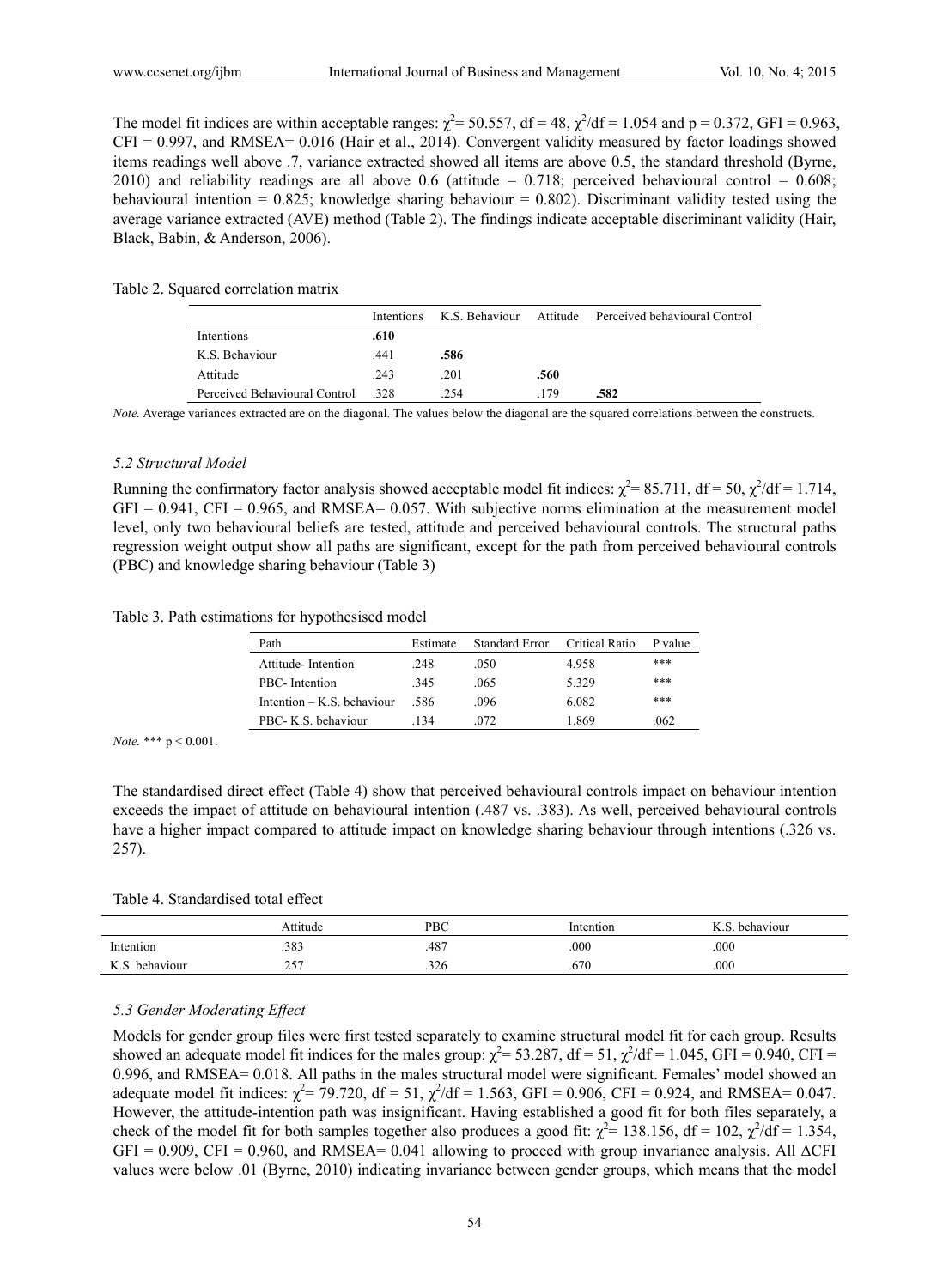is operating equivalently across males and females. Tables 6 represent the path un-standardised regression weights for both groups.

| Paths                        | <b>Females</b> |                |     |           | <b>Males</b>   |     |  |
|------------------------------|----------------|----------------|-----|-----------|----------------|-----|--|
|                              | Estimates      | Critical ratio |     | Estimates | Critical ratio |     |  |
| Attitude –intention          | .125           | .151           | n/s | .470      | 4.443          | *** |  |
| PBC-intention                | 507            | 4.519          | *** | .310      | 4.007          | *** |  |
| Intention $-$ K.S. behaviour | .564           | 4.544          | *** | .715      | 6.994          | *** |  |

Table 5. The un-standardised path estimates and critical ration for both genders

*Note.* \*\*\* p<.001.

The standardized total effect output revealed that perceived behavioural controls impact on intention is higher for females compared to males (.595 vs. .439) in addition to its total effect on knowledge sharing behaviour (.337 vs. .309). The total effect on knowledge sharing is lower than the results of (67%) for the entire sample (Table 4).

# **6. Discussion**

The data analysis finds support only for H1, H3, H5.1 and H5.3; however, no support is found for H2, H4, and H5.2. In other words, attitude and perceived behavioural controls positively impact behavioural intention, whereas the impact of subjective norms on intentions and perceived behavioural controls direct impact on knowledge sharing behaviour is not supported. The results indicate that perceived behavioural controls and attitudinal beliefs are the two key determinants of knowledge sharing behavioural intentions among Jordanian commercial banks' personnel. Subjective norms variable, others' expectations, opinions, practices and approval of knowledge sharing is not an influential variable in the model. Literature reports voluntariness moderates and impairs the relationship between subjective norms and intentions; whereas under involuntary situations, subjective norms impact intentions as a result of compliance with managerial or organizational demand (Armitage & Conner, 2001; Sun & Zhang, 2006). In the current paper, respondents indicate that knowledge sharing is a voluntary act on their side. Another possible explanation lies with the sample demographics, 54% of the sample performs managerial roles and 70% enjoy more than 5 years experience in banking, literature reports that the impact of subjective norms on the behavioural intentions tends to attenuate over time with gained experience (Venkatesh, Morris, G. Davis, & F. Davis, 2003, Venkatesh & Bella, 2008).

The findings also report perceived behavioural controls as the key determinant of knowledge behavioural intentions. Ajzen (1991) stated that the relative importance of the three variables (attitude, subjective norms, and PBC) in predicting behavioural intentions would vary across behaviours and situations; when attitude is strong and subjective norms are powerful, perceived behavioural controls become less predictive of intentions (Armitage & Conner, 2001). The current findings present the opposite scenario; subjective norms were not powerful enough to predict intentions and attitude was also secondary in predicting intentions, hence perceived behavioural controls stepped in as a key predictor of intentions. The findings also found no support for PBC direct impact on knowledge sharing behaviour. According to Ajzen (1991), under volitional control, PBC will have no direct impact on behaviour. Respondents indicated that employees' voluntary share individual know-how, effective information and knowledge with each other, which explains why perceived behavioural control have no direct impact on sharing behaviour. Findings demonstrated that attitude is not a beahvioural intention determinant among females and that PBC presents the key determinant of knowledge behaviour through intentions for female respondents. Literature on TPB reports that attitude towards behaviour is more salient for men while perceived behavioural controls are more salient for females (Venkatesh et al., 2000; Venkatesh & Morris, 2000). A possible explanation for females' lack of attitude towards sharing intentions might lie with the social and cultural ties in Jordanian society. Although females are assuming managerial roles in banks, it is a highly competitive environment. According to general statistics, females comprised 33% of banking jobs in Jordan (Department of Statistics, 2012). Cross tabulation of gender and banking job titles for the current sample revealed that from the 36 % females in the sample only 19.3% assumed managerial roles, whereas 34% males assumed the same managerial roles. Females feel the need to prove themselves in a male dominant society and be competitive. However, this area of research is not investigated in literature.

The current research findings are congruent in general with literature on knowledge sharing behaviour under the umbrella of social psychology theories TRA and TPB. Although PBC was added to accounts for none volition behaviours, or situations where individuals lack complete control over the behaviour, the author of TPB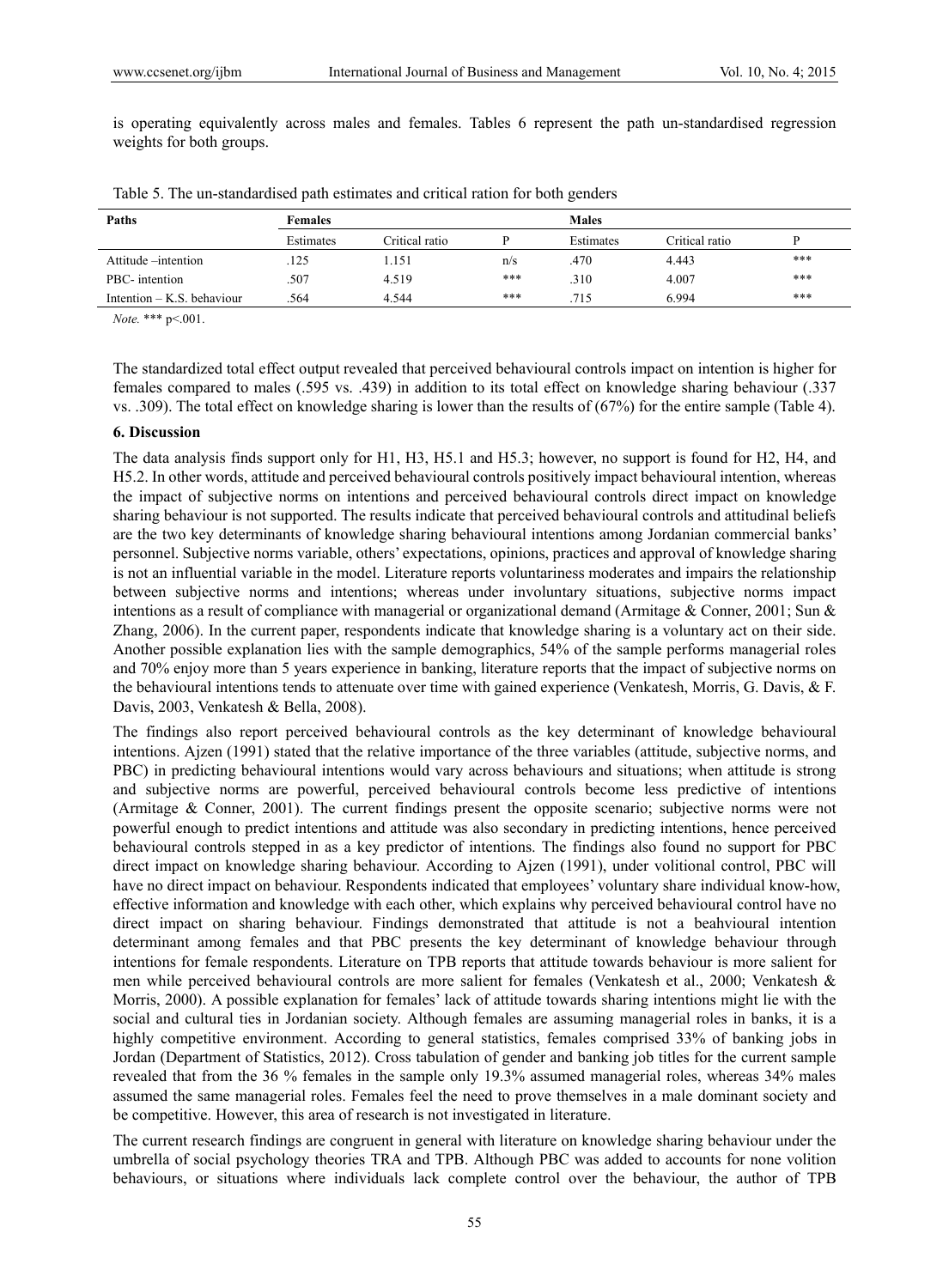acknowledges that this lack of control manifest in the lack of direct impact on the behaviour under consideration. However, PBC still impact the behaviour through behavioural intentions. The findings revealed that sharing intentions through the two key determinants, attitude and perceived behavioural control, explain only 67% of variance in knowledge sharing behaviour for the sample (Table 4) and for females' model the percentage is only 31%. Apparently, females' have other motivators for knowledge sharing in an organizational context, an area worth exploring in future research.

#### **9. Limitations and Future Research**

Limitations need to be considered with interpretation of findings. First, the study is a cross-sectional investigation and this limits the generalizability of findings. A longitudinal approach might give an insight how determinants of sharing behaviour change overtime. Second, the results are confined to knowledge sharing behaviour with the Jordanian commercial banks, it may not be confirmed when examined in none Jordanian commercial banks in Jordan simply due to differences in management style and cultural context. Third, the sharing behaviour is examined under the umbrella of TPB model were findings are limited to the model beliefs' structure and does not take into consideration other factors that may inhibit the behaviour such as personal factors. Finally, the variables of the model were measures using self-report design, which means that the results may be influenced by common method bias or social desirability tendency that might have distorted the mean for samples information. Further research is needed to find out why females hold a non-positive attitude towards sharing intentions. The effect of other variable such as trust, cultural values, and competitiveness should be investigated to understand females' propensity to share.

## **10. Conclusion**

Knowledge sharing is an important part of knowledge management and its success depends on how much knowledge is utilized among personnel. The finding suggest that practitioners in Jordanian banking sector need to work on creating a favourable attitude towards knowledge sharing behaviour among personnel, perhaps through administering a reward or incentive system for outstanding employees who tend to share their know-how and effective information with others. Apparently, practitioners might emphasise different incentives for females to improve their propensity to sharing knowledge with others in the work environment.

#### **Acknowledgements**

The authors are grateful to the Applied Science Private University, Amman, Jordan, for the financial support granted to cover the publication fees of this research article.

#### **References**

- Ahmadi, S. A., Daraei, M. R., & Kalam, R. F. (2012). Analysis of knowledge sharing in banking industry. *Interdisciplinary Journal of Contemporary Research in Business*, *4*(7), 815-827.
- Ajzen, I., & Fishben, M. (1980). *Understanding attitude and predicting social behaviour*. Englewood Cliffs, NJ: Prentice Hall.
- Ajzen, I. (1985). From Intentions to Actions: A Theory of Planned behaviour. In J. Khul & J. Beckmann (Eds.), *Action-Control: from cognition to behaviour* (pp. 11-39). Heidelberg, Germany: Springer. http://dx.doi.org/10.1007/978-3-642-69746-3\_2
- Ajzen, I. (1991). The theory of planned behaviour. *Organizational Behaviour and Human Decision Processes, 50*(2), 179-211. http://dx.doi.org/10.1016/0749-5978(91)90020-T
- Ajzen, I. (2002). Perceived behavioural control, self-efficacy, locus of control, and the theory of planned behaviour. *Journal of Applied Social Psychology, 32*(1), 1-20.
- Ajzen, I. (2006). *Theory of Planned Behaviour*. Retrieved from http://people.umass.edu/aizen/tpb.html
- Alhalhouli, Z. T., Hasan, Z. B., & Der, C. S. (2014). Factors affecting knowledge sharing behavior among stakeholders in Jordanian hospitals using social networks. *International Journal of Computer and Information Technology*, *3*(5), 919-928.
- Argote, L., & Ingram, P. (2000). Knowledge transfer: A basis for competitive advantage in firms. *Organizational Behaviour and Human Decision Processes*, *82*(1), 150-169. http://dx.doi.org/10.1006/obhd.2000.2893
- Armitage, C. J., & Conner, M. (2001). Efficacy of the Theory of Planned Behaviour: A meta-analytic review. *British Journal of Social Psychology, 40*(4), 471-499. http://dx.doi.org/10.1348/014466601164939
- Arora, R. (2002). Implementing KM-A balanced score card approach. *Journal of Knowledge Management*, *6*(3), 240-249. http://dx.doi.org/10.1108/13673270210434340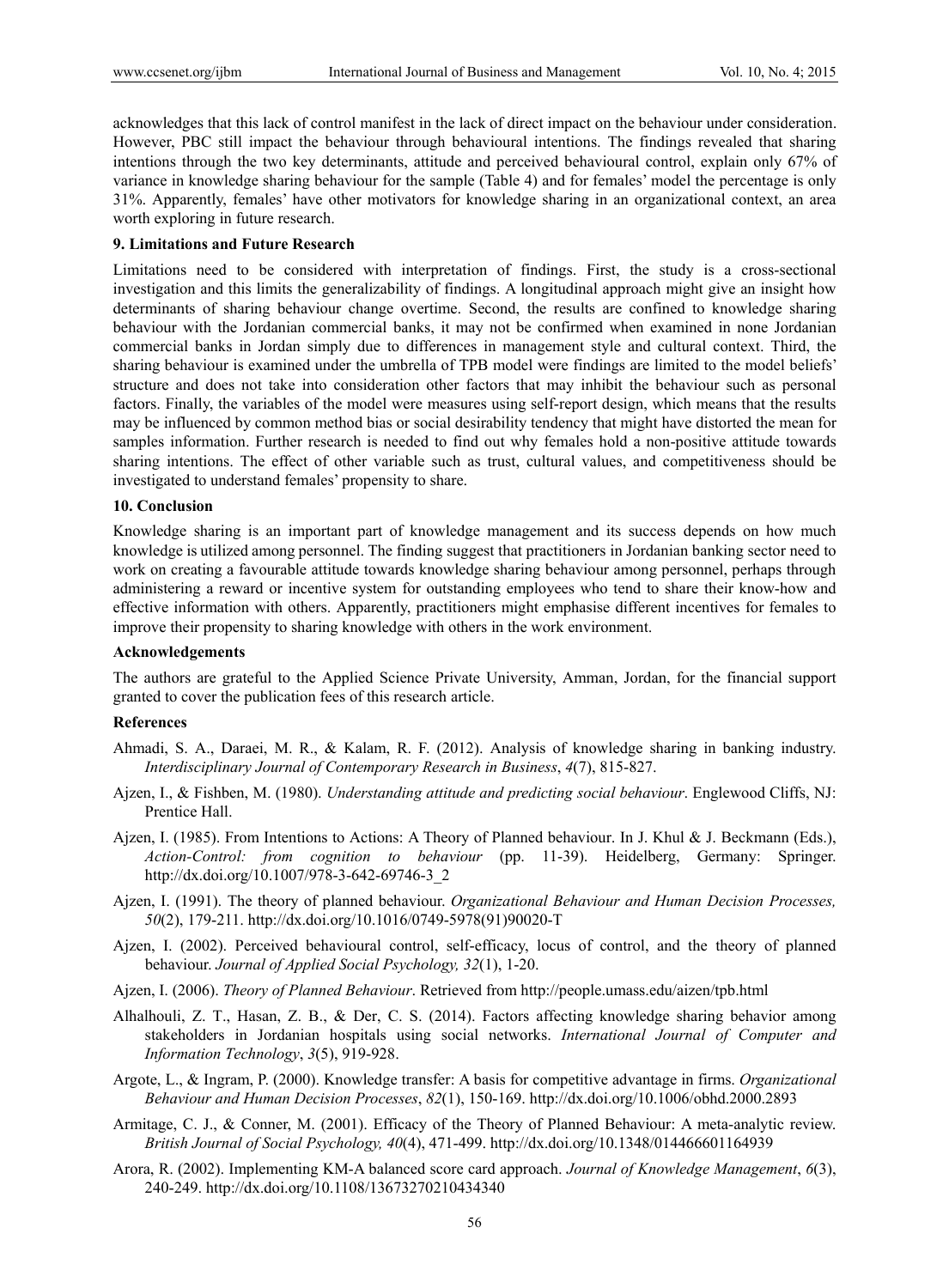- Awad, E. M., & Ghaziri, H. M. (2007). *Knowledge Management* (6th ed.). New Delhi: Pearson Education-South Asia.
- Bender, S., & Fish, A. (2000). The Transfer of Knowledge and the Retention of Expertise: The Continuing Need for Global Assignments. *Journal of Knowledge Management*, *4*(2), 125-137. http://dx.doi.org/10.1108/13673270010372251
- Bock, G. W., & Kim, Y. G. (2002). Breaking the myths of rewards: An Exploratory Study of Attitudes about Knowledge Sharing. *Information Resources Management Journal*, *15*(2), 14-21. http://dx.doi.org/10.4018/irmj.2002040102
- Bock, G. W., Zmud, R. W., Kim, Y. G., & Lee, J. N. (2005). Behavioural intention formation in knowledge sharing: examining the role of extrinsic motivators, social-psychological forces, and organizational climate. *MIS Quarterly*, *29*(1), 87-111.
- Byrne, B. M. (2010). *Structural Equation Modelling with AMOS* (2nd ed.). New York, NY: Routledge.
- Chatzoglou, P. D., & Vraimaki, E. (2009). Knowledge sharing behaviour of bank employees in Greece. *Business Process Management Journal, 15*(2), 245-266. http://dx.doi.org/10.1108/14637150910949470
- Connelly, C. E., & Kelloway, E. K. (2003). Predictors of employees' perceptions of knowledge sharing cultures. *Leadership & Organization Development Journal*, *24*(5), 294-301. http://dx.doi.org/10.1108/01437730310485815
- Cross, R., Parker, A., & Borgatti, S. P. (2002). *A Bird Eye's View: Using Social Network Analysis to Improve Knowledge Creation and Sharing*. IBM Institute of Business Value. Retrieved from http://www-07.ibm.com/services/hk/strategy/e\_strategy/social\_network.html
- Department of Statistics. (2013). *Jordan statistic year book*. Retrieved from http://www.dos.gov.jo/dos\_home\_a/main/yearbook\_2013.pdf
- Dunford, R. (2000). Key challenges in the search for the effective management of knowledge in management consulting firms. *Journal of Knowledge Management*, *4*(4), 295-302. http://dx.doi.org/10.1108/13673270010379849
- Frost, A. (2014). *A synthesis of knowledge management failure factors*. Retrieved from http://www.knowledge-management-tools.net
- Grandori, A., & Kogut, B. (2002). Dialogue on organisation and knowledge. *Organisation Science*, *13*(3), 224-231. http://dx.doi.org/10.1287/orsc.13.3.224.2774
- Goman, C. (2002). What leaders can do to foster knowledge sharing. *Knowledge Management Review, 5*(4), 10-11.
- Hair, J. F., Black, W. C., Babin, B. J., & Anderson, R. E. (2014). *Multivariate Data Analysis: International edition* (7th ed.). Essex- England: Pearson Education.
- Hislop, D. (2003). Linking human resource management and knowledge management via commitment: A review and research agenda. *Employee Relations, 25*(2), 182-202. http://dx.doi.org/10.1108/01425450310456479
- Ipe, M. (2003). Knowledge sharing in organizations: A conceptual framework. *Human Resource Development Review*, *2*(4), 337-359.
- Jeon, S., Kim, Y. G., & Koh, J. (2011). An integrative model for knowledge sharing in communities-of-practice. *Journal of Knowledge Management*, *15*(2), 251-269. http://dx.doi.org/10.1108/13673271111119682
- Kelloway, E. K., & Barling, J. (2000). Knowledge work as organizational behaviour. *International Journal of Management Reviews*, *2*(3), 287-304.
- Lin, H. F., & Lee, G. G. (2004). Perceptions of senior managers toward knowledge-sharing behaviour. *Management Decision*, *42*(1), 108-125. http://dx.doi.org/10.1108/00251740410510181
- Lin, H. F. (2007). Effects of extrinsic and intrinsic motivation on employee knowledge sharing intentions. *Journal of Information Science*, *33*(2), 135-149. http://dx.doi.org/10.1177/0165551506068174
- Luethge, D. J., & Byosiere, P. (2007). Japanese corporations: gender differences in re-defining tacit knowledge. *Women in Management Review, 22*(1), 33-48. http://dx.doi.org/10.1108/09649420710726210
- Mahmood, A., Qureshi, M. A., & Shahbaz, Q. (2011). An examination of the quality of tacit knowledge sharing through the theory of reasoned action. *Journal of Quality and Technology Management*, *7*(1), 39-55.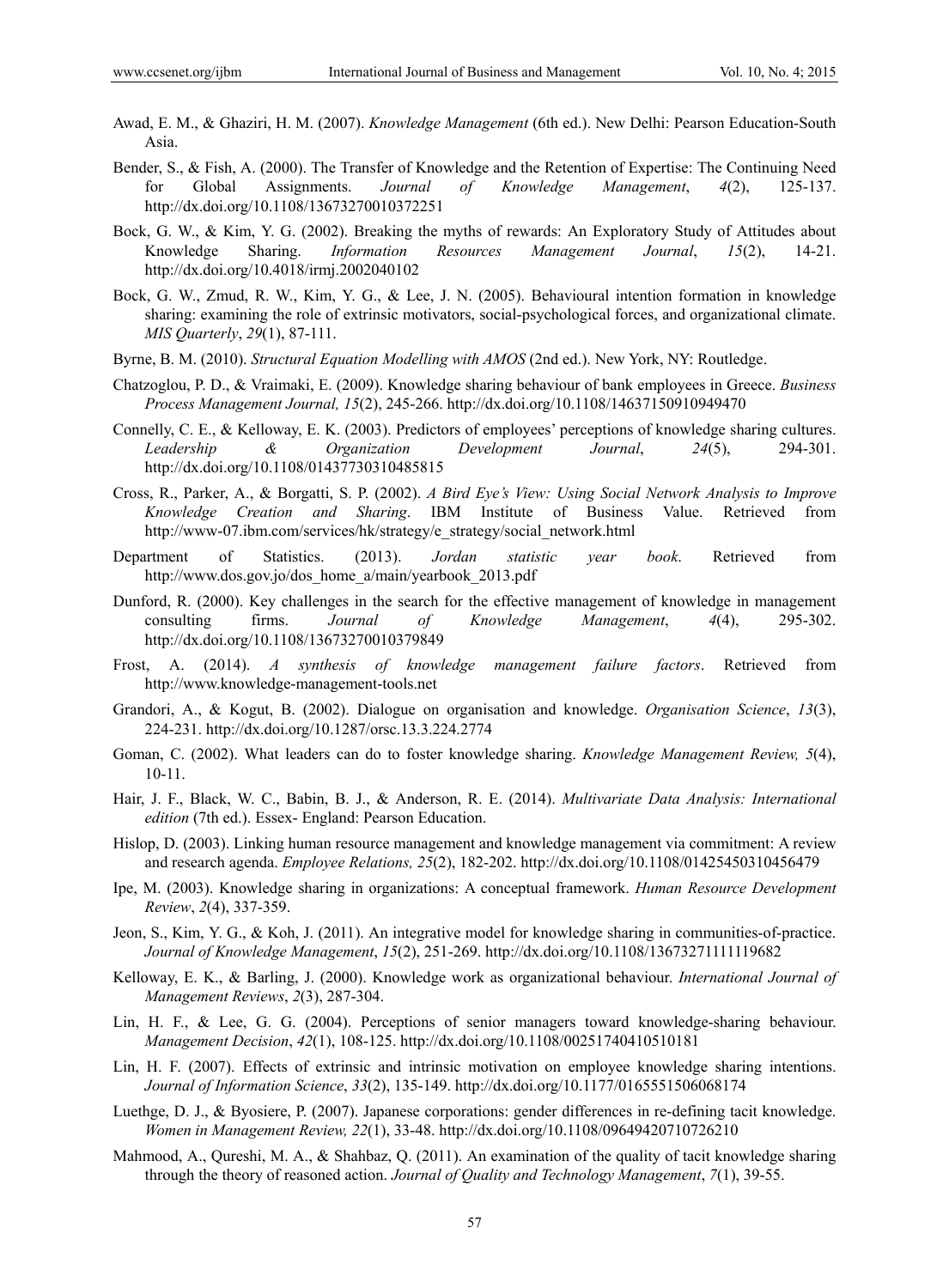- Martensson, M. (2000). A Critical Review of Knowledge Management as a Management Tool. *Journal of Knowledge Management*, *4*(3), 204-216. http://dx.doi.org/10.1108/13673270010350002
- Miller, K. (2004). *Communications theories: Perspectives, processes, and contexts* (2nd ed.). New York, NY: McGraw-Hill.
- Miller, R. (2002). Motivating and Managing Knowledge Workers. *Knowledge Management Review*, *5*(1), 16-21.
- Morris, M. G., Venkatesh, V., & Ackerman, P. L. (2005). Gender and age differences in employee decisions about new technology: An extension to the theory of planned behaviour. *IEEE Transactions on Engineering Management, 52*(1), 69-84. http://dx.doi.org**/**10.1109/TEM.2004.839967
- O'Dell, C., & Grayson, C. J. (1998). If only we knew what we know: identification and transfer of internal best practices. *California Management Review, 40*(3), 154-174. http://dx.doi.org/10.2307/41165948
- Sawng, Y. W., Kim, S. H., & Han, H. S. (2006). R&D group characteristics and knowledge management activities: A comparison between ventures and large firms. *International Journal of Technology Management, 35*(1-4), 241-261. http://dx.doi.org/10.1504/IJTM.2006.009237
- Sheppared, B. H., Hartwick, J., & Warshaw, P. R. (1988). The theory of reasoned action: A Meta analysis of past research with recommendations for modification and future research. *Journal of Consumer Research, 15*(3), 325-343.
- Smith, E. A. (2001). The role of tacit and explicit knowledge in the workplace. *Journal of Knowledge Management*, *5*(4), 311-321. http://dx.doi.org/10.1108/13673270110411733
- Sun, H., & Zhang, P. (2006). The role of moderating factors in user technology acceptance. *International Journal of Human-Computer Studies*, *64*(2), 53-78. http://dx.doi.org/10.1016/j.ijhcs.2005.04.013
- Taylor, W. A. (2004). Computer-mediated Knowledge Sharing and Individual User Differences: An Exploratory Study. *European Journal of Information Systems, 13*(1), 52-64. http://dx.doi.org/10.1057/palgrave.ejis.3000484
- Wah, L. (1999). Making knowledge stick. *Management Review, 88*(5), 24-29.
- Wang, K., Hjelmervik, O. R., & Bremdal, B. (2001). *Introduction to knowledge management: Principles and Practice.* Trondheim: Tapir academic press.
- Wang, S., & Noe, R. A. (2010). Knowledge sharing: A review and direction for future research. *Human Resource Management Review*, *20*(2), 115-131. http://dx.doi.org/10.1016/j.hrmr.2009.10.001
- Venkatesh, V., & Morris, M. G. (2000). Why don't men ever stop to ask for directions? Gender, social influences, and their role in technology acceptance and usage behaviour. *MIS Quarterly, 24*(1), 115-139.
- Venkatesh, V., Morris, M. G., & Ackerman, P. L. (2000). A longitudinal field investigation of gender differences in individual technology adoption decision-making processes. *Organizational Behavior and Human Decision Processes, 83*(1), 33-60. http://dx.doi.org/10.1006/obhd.2000.2896
- Venkatesh, V., Morris, M. G., Davis, G. B., & Davis, F. D. (2003). User acceptance of information technology: Toward a unified view. *MIS Quarterly, 27*(3) 425-478.
- Venkatesh, V., & Bala, H. (2008). Technology acceptance model 3 and a research agenda on interventions. *Decision Sciences*, *39*(2), 273-315. http://dx.doi.org/10.1111/j.1540-5915.2008.00192.x
- Yang, J. (2008). Individual attitude and organisational knowledge sharing. *Tourism Management, 29*(2), 345-353. http://dx.doi.org/10.1016/j.tourman.2007.03.001